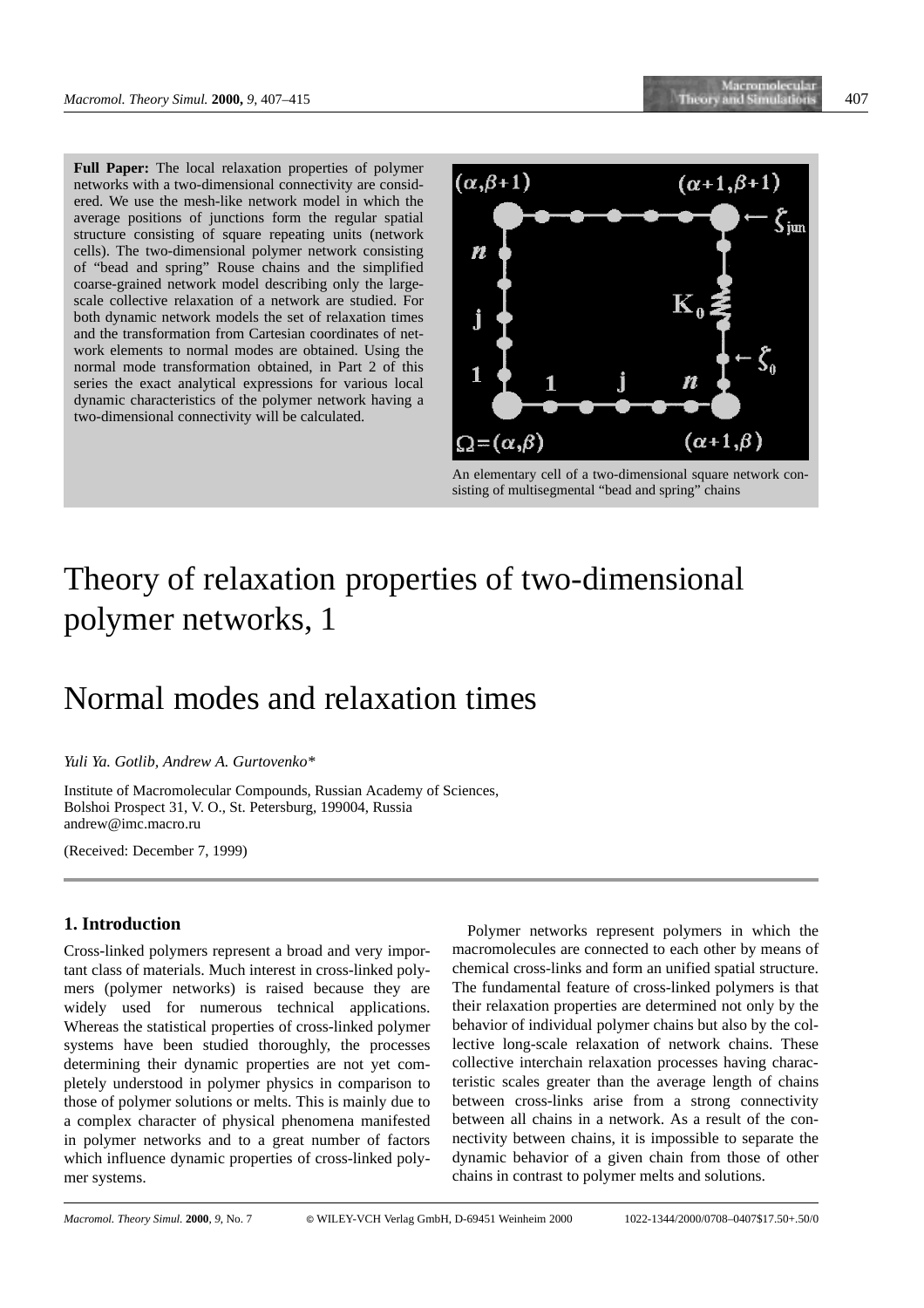Real cross-linked polymers represent the three-dimensional network structures as a rule. However, it is very interesting to consider some special case of a polymer network with restricted geometry, namely, the polymer network with a two-dimensional connectivity. Such a polymer network may be realized, for example, in polymer films, on the surfaces of polymer samples, etc. Furthermore, the consideration of two-dimensional polymer networks is of special interest from the point of view of the general theory of polymer networks because the influence of chain connectivity on dynamic properties of two-dimensional polymer networks is expected to be weaker as compared to the three-dimensional case. In this series of papers we consider the relaxation properties of polymer networks having a two-dimensional connectivity. In general, different dynamic models of polymer networks with such a type of connectivity may be considered. For example, the dynamics of a two-dimensional network on the plane may be studied. In this paper we shall focus on the mesh-like polymer network having a two-dimensional connectivity in the three-dimensional Cartesian space. This dynamic network model may be visually imaged as a fishing net in water. Moreover, the regular polymer network is considered. This means that all network chains have identical contour lengths, and the average positions of junctions form the regular network structure consisting of square cells if the network were to be stretched on the plane.

The equilibrium properties of a square planar network have been studied previously by Ronka and Allegra<sup>1]</sup>. They have considered the simplified coarse-grained model of a two-dimensional square network in which a long flexible chain between neighboring network junctions is modeled by a single Gaussian spring. It has been shown<sup>1]</sup> that the mean-square radius of gyration of the network having a two-dimensional connectivity, increases logarithmically with the total number of chains in the network. This is in contrast to the three-dimensional Gaussian networks in which the analogous equilibrium quantity does not depend on the total number of network chains.[1]

The dynamic behavior of two-dimensional square networks consisting of "bead and spring" Rouse chains has been considered by Chompff and Duiser.<sup>[2]</sup> The mechanical spectrum of relaxation times  $\tau$  of a two-dimensional polymer network has been obtained. It has been shown<sup>21</sup> that the relaxation spectrum of a square regular network has usual Rousean behavior  $1/\sqrt{\tau}$  in the region of intrachain relaxation (i.e. at times smaller than the maximum relaxation time of a chain between cross-links) and behaves as  $1/\tau$  in the region of interchain collective relaxation. Note that the behavior of the interchain part of the relaxation spectrum of a two-dimensional polymer network differs from that of three-dimensional networks in which the interchain long-time tail of relaxation spectrum behaves as  $1/\tau^{3/2}$  (see, for example, refs.<sup>[3-7]</sup>).

The main aim of this series of papers is to study in detail the local dynamic characteristics of junctions and non-junction chain segments of the polymer network with a two-dimensional connectivity. These important local characteristics were not considered so far and may be manifested in dielectric relaxation, dynamic modulus of cross-linked polymers, incoherent dynamic scattering, NMR, etc. Furthermore, the theoretical results of this work may be directly compared with data of recent computer simulation of regular two-dimensional networks.<sup>[8,9]</sup> The paper is organized as follows. The two-dimensional regular network consisting of multisegmental Gaussian chains and the simplified coarse-grained network model describing only the large-scale collective relaxation of a network are considered. For both dynamic network models the set of relaxation times will be obtained. Furthermore, we shall construct the transformation from Cartesian coordinates of network elements to normal coordinates (normal modes) for both network models. The exact analytical expressions for various local dynamic characteristics of regular polymer networks having a twodimensional connectivity will be obtained in a following paper of this series using the normal mode transformation constructed.

## **2. Two-dimensional polymer network consisting of multisegmental Gaussian chains**

#### *2.1. Dynamic model of a network*

The two-dimensional polymer network consisting of multisegmental Gaussian chains is considered. Such a type of network system represents the two-dimensional analog of a cubic Gaussian network considered previously.<sup>[7]</sup> It should be especially emphasized that the network considered represents a two-dimensional structure only in the sense of connectivity of network chains, i.e. we consider the dynamics of a two-dimensional Gaussian network in the three-dimensional Cartesian space ("fishing net in water"). We study the dynamics of mesh-like network model, and the average positions of network junctions form the regular spatial structure consisting of square cells. An elementary cell (or, a repeating unit) of the square regular network consists of a junction and two "bead and spring" Rouse chains $[10]$  (Fig. 1). A phantom Gaussian network is considered, the excluded volume interactions and entanglement effects are neglected.

Each Rouse chain between cross-links contains *n* beads and, correspondingly,  $(n + 1)$  subchains connecting them. All subchains have identical contour lengths and act as springs with the elasticity constant  $K_0$ . The dynamic behavior of the Gaussian network, moving relative to effective viscous medium under stochastic Brownian forces, is studied. The friction constants of a network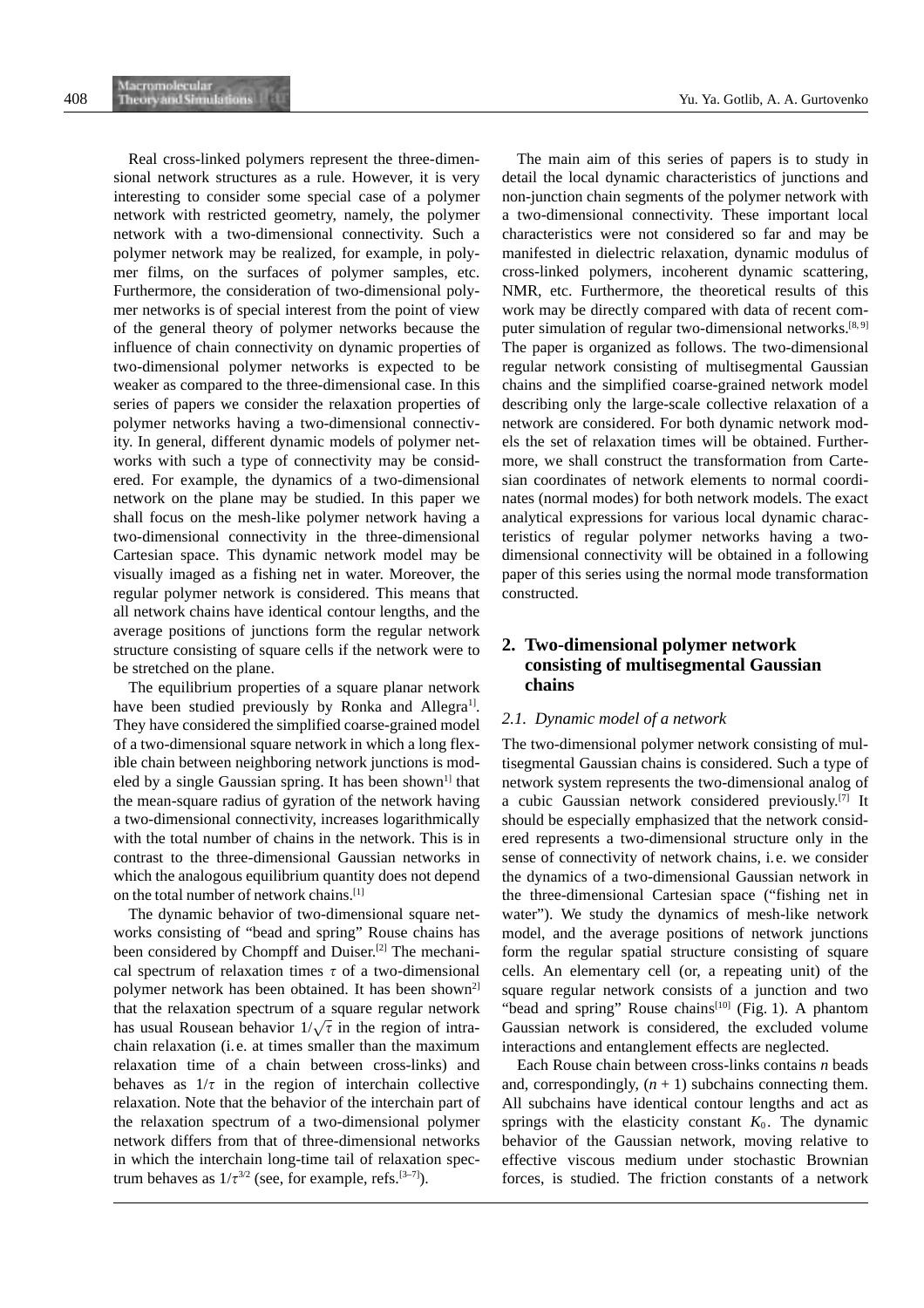

Fig. 1. An elementary cell of a two-dimensional square network consisting of multisegmental "bead and spring" chains

 $(\alpha+1,\beta)$ 

 $Q = (\alpha, \beta)$ 

junction and a non-junction bead of the network chain are denoted as  $\varsigma_{\text{jun}}$  and  $\varsigma_0$ , respectively. Only the X projections of position vectors of the network elements are considered because X, Y, and Z projections for a Gaussian network are independent of each other. Each cell of the two-dimensional square network is marked by a twocomponent index  $\Omega = (\alpha, \beta)$  (Fig. 1). A network consists of *N* junctions (cross-links) along each network direction, i.e. the indices  $\alpha$  and  $\beta$  change from 1 to *N*. Therefore, the total number of square network cells is equal to  $N^2$ . The X coordinates of a network junction and a non-junction bead are denoted as  $X_0(\Omega; t)$  and  $X_p(\Omega; j; t)$ , respectively. Here index *p* means the number of multisegmental Gaussian chains in the network cell  $\Omega = (\alpha, \beta)$  (i.e.  $p = 1;2$  for square network) and index  $j = 1...n$  means the position of a non-junction bead along the network chain between neighboring junctions ( $i = 0$  and  $i = n + 1$  in the case of a network junction).

The equation of motion of a non-junction bead of the network chain has the following form:

$$
\varsigma_0 \frac{d}{dt} X_p(\Omega; j; t) + K_0[2X_p(\Omega; j; t) - X_p(\Omega; j+1; t) - X_p(\Omega; j-1; t)] = F_{\text{Br}} \qquad (1)
$$

where  $F_{\text{Br}}$  is the stochastic Brownian force (see, for example, ref.[11]). The equations of motions for non-junction beads of a two-dimensional network have the same form as those of a three-dimensional cubic network.[7] The difference between two- and three-dimensional polymer networks consisting of "bead and spring" Rouse chains is manifested only in the equations of motion of network junctions. The network junction of a two-dimensional square network is connected by subchains to four neighboring non-junction beads in contrast to the cubic network in which the junction is connected to six non-junc-

tion beads. The corresponding equation of motion of a junction of the network with a two-dimensional connectivity is given by:

$$
\varsigma_{\text{jun}} \frac{d}{dt} X_0(a,\beta;t) + K_0[4X_0(a,\beta;t) - X_1(a,\beta;1;t) - X_1(a-1,\beta;n;t) - X_2(a,\beta;1;t) - X_2(a,\beta-1;n;t)] = F_{\text{Br}}
$$
\n(2)

The main aim of this series of papers is to study the local dynamic characteristics of a two-dimensional polymer network, which depend slightly on the boundary conditions of the macroscopic network as a whole. In the consideration of analogous local characteristics of a three-dimensional polymer network, the periodic boundary conditions have been used.<sup>[7]</sup> Moreover, the same boundary conditions have been also used in recent computer simulations of two-dimensional polymer networks.<sup>[8, 9]</sup> Therefore, the square network system with periodic boundary conditions will be considered in this paper. These boundary conditions mean that

$$
X_1(0, \beta; n; t) = X_1(N, \beta; n; t)
$$
\n(3a)

$$
X_2(a, 0; n; t) = X_2(a, N; n; t)
$$
\n(3b)

As it will be shown below, the use of the periodic boundary conditions allows us to obtain the exact analytical solution for a given mechanical system at the arbitrary numbers of network junctions N and non-junction beads n in a network chains between cross-links.

#### *2.2. Normal modes and relaxation times*

In order to obtain the analytical expressions for various dynamic characteristics of a two-dimensional Gaussian network, it is necessary to solve the equations of motion of network elements (Eq. (1) and (2)). We shall use the normal mode treatment (see, for example, ref. $[6, 7, 11]$ ). The general form of transformation from Cartesian coordinates *X* of network elements to normal coordinates *Q* (normal modes) has the following form:

$$
X_p(a, \beta; j; t) = \sum_{\theta_1 \theta_2} \sum_{\psi} \exp(i a \theta_1) \exp(\beta \theta_2)
$$
  
 
$$
\times (A_p \sin j\psi + B_p \cos j\psi) Q(\theta_1, \theta_2; \psi; t)
$$
 (4a)

$$
X_0(a, \beta; t) = \sum_{\theta_1 \theta_2} \sum_{\psi} \exp(i a \theta_1) \exp(i \beta \theta_2)
$$

$$
\cdot B_0 \cdot Q(\theta_1, \theta_2; \psi; t)
$$
(4b)

Here  $\vec{\theta} = (\theta_1, \theta_2)$  is the interchain wave vector determining the phase shift between displacements of neighboring network cells for a given normal mode. The interchain wave vector of square polymer network is the two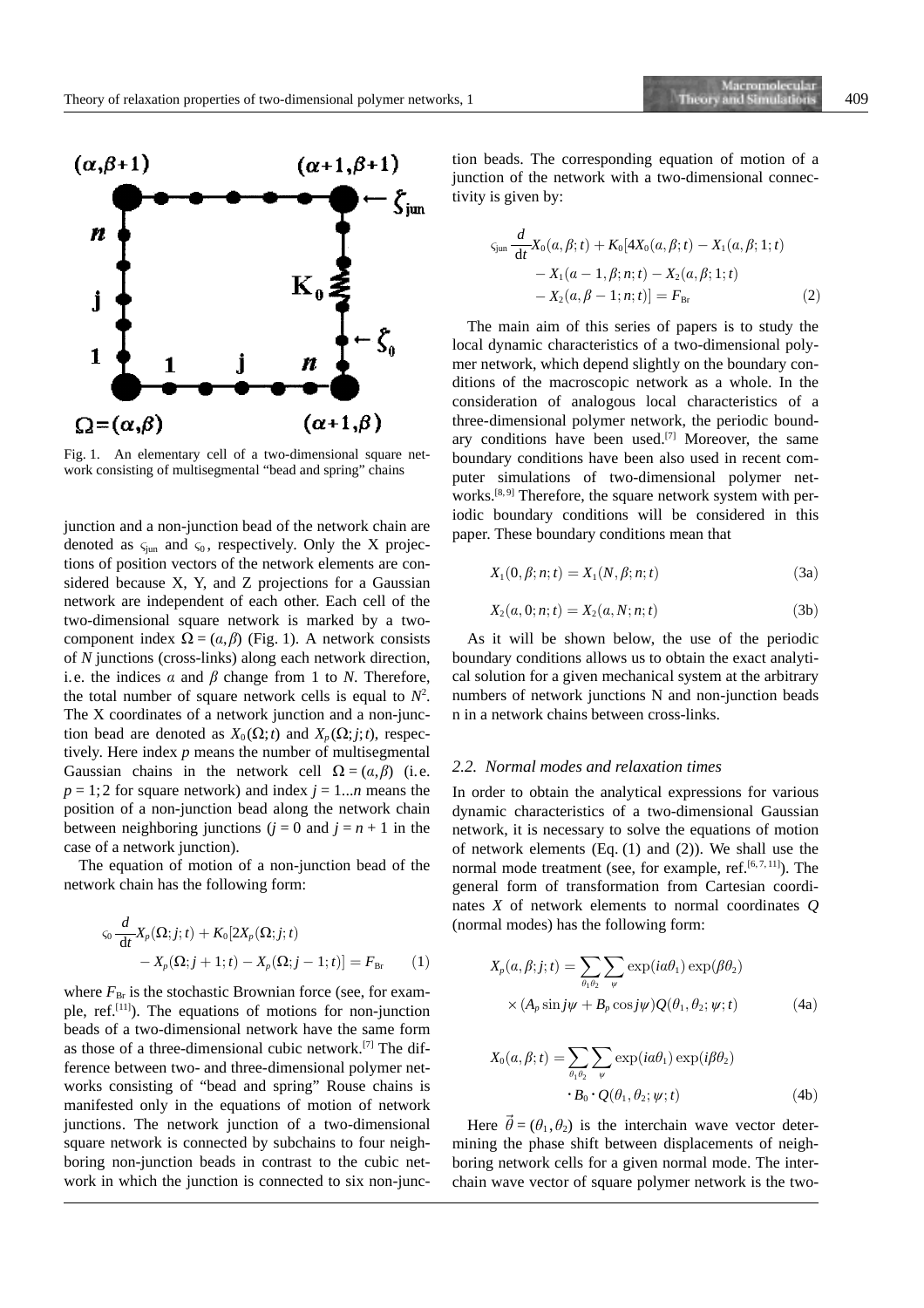component quantity in contrast to the cubic Gaussian network where wave vector  $\hat{\theta}$  has three components<sup>4, 7]</sup>. The intrachain wave vector  $\psi$  determines the phase shift between neighboring non-junction beads along the network chain. Note that the coefficients  $A_1$ ,  $A_2$ ,  $B_0$ ,  $B_1$ , and  $B_2$  may depend on wave vectors  $\psi$  and  $\dot{\theta}$ .

Substituting the normal mode transformation (Eq. (4a)) into the equations of motion of non-junction beads (Eq. (1)) one can obtain the equations of motion of normal modes *Q*

$$
\varsigma_0 \frac{d}{dt} Q(t) + K_0 2(1 - \cos \psi) Q(t) = F_{Br}(Q) \tag{5}
$$

where  $F_{\text{Br}}$  is the stochastic Brownian force<sup>11]</sup>. The time dependence of each normal mode has the simple form *Q*(*t*)  $= Q(0) \exp[-t/\tau]$  where  $\tau$  is the relaxation time of a given normal mode. The equations of motion of normal modes without stochastic Brownian forces  $F_{\text{Br}}$  give the set of relaxation times of a two-dimensional Gaussian network

$$
\tau(\psi) = \frac{\varsigma_0}{K_0 2(1 - \cos \psi)}\tag{6}
$$

Note that the expression for relaxation times of a twodimensional network in the formal sense has a similar form to that for a single chain.<sup>[10, 11]</sup> However, in the case of a network the intrachain wave vector  $\psi$  has a rather complicated structure and depends on the interchain wave vector  $\vec{\theta}$ . Using the periodic boundary conditions (Eq. (3)) and the normal mode transformation (Eq. (4a)) one can obtain the components of interchain wave vector  $\vec{\theta} = (\theta_1, \theta_2)$ 

$$
\theta_{1;2} = \frac{2\pi}{N} S_{1;2}; \qquad S_{1;2} = 0, ..., N-1; \tag{7}
$$

where *N* is the number of network junctions along the given network direction.

In order to obtain the intrachain wave vector  $\psi$  and, therefore, the relaxation times of a two-dimensional Gaussian network, it is necessary to combine the equation of motion of a network junction (Eq. (2)) and the additional boundary conditions in the network junctions, namely,

$$
X_0(a, \beta; t) = X_1(a - 1, \beta; n + 1; t)
$$
 (8a)

$$
X_0(a, \beta; t) = X_2(a, \beta - 1; n + 1; t)
$$
 (8b)

$$
X_0(a, \beta; t) = X_1(a, \beta; 0; t)
$$
 (8c)

$$
X_0(a,\beta;t) = X_2(a,\beta;0;t)
$$
\n(8d)

The exact analytical solution for a given two-dimensional mechanical system becomes possible if the friction constant of a network junction is two times greater than that of a non-junction bead

$$
\varsigma_{\text{jun}} = 2\varsigma_0 \tag{9}
$$

This condition corresponds to the superposition of nonjunction beads (with friction constant  $\varsigma_0$ ) of two intersecting multisegmental chains in the network junction. It this case the equation of motion of a network junction (Eq. (2)) may be presented in the formal sense as the sum of two equations of motion of non-junction beads (Eq. (1)). In other cases, i.e. if Eq. (9) is not fulfilled, the solution may be obtained using numerical calculations. Note that the rigorous analytical solution for a threedimensional network exists if  $\varsigma_{\text{jun}} = 3\varsigma_0$  (see ref.<sup>[4, 7]</sup>). The combination of Eq. (2), (8), and (9) gives two different sets of wave vectors  $\psi$  (compare with Eq. (9) and (10) in ref.[7] for a three-dimensional polymer network)

$$
\cos(n+1)\psi_1 = \frac{1}{2}(\cos\theta_1 + \cos\theta_2) \tag{10}
$$

$$
\sin(n+1)\psi_2 = 0\tag{11}
$$

Therefore, the intrachain wave vector  $\psi$  of a twodimensional polymer network has the following structure

$$
\psi_1 = \frac{2\pi}{n+1} l \pm \frac{1}{n+1} \arccos \frac{1}{2} (\cos \theta_1 + \cos \theta_2);
$$
  

$$
l = 0...n/2 \qquad (12)
$$

$$
\psi_2 = \frac{\pi}{n+1}k; \qquad k = 1...n \tag{13}
$$

In Eq. (12) sign + should be chosen at  $l = 0$  and signs  $\pm$ at  $l \neq 0$ . Note that Eq. (12) is written for the case when the quantity *n* is an even number. It does not restrict the theory because one can consider the case of odd *n* as well.

It is seen that the total number of wave vectors  $\psi$  at a given value of interchain wave vector  $\dot{\theta} = (\theta_1, \theta_2)$  is equal to the total number of degrees of freedom in a square network cell  $\Omega = (\alpha, \beta)$ , namely, is equal to  $(2n + 1)$ . Eq. (12) and (13) indicate the existence of two different branches of relaxation spectrum:  $\tau(\psi_1)$  and  $\tau(\psi_2)$ . The branch  $\tau(\psi_2)$ determined by wave vector  $\psi_2$  (see Eq. (13)) does not depend on the phase shift  $\vec{\theta}$  between displacements of neighboring network cells and is very similar to the set of relaxation times of a single Rouse chain.<sup>[10, 11]</sup> The main and more complicated branch of relaxation spectrum  $\tau(\psi_1)$  depends on the phase shift along the network chain  $2ln/(n + 1)$  and on the phase shift between network cells  $\vec{\theta}$  as well (see Eq. (12)). If *l* in Eq. (12) is equal to zero, the wave vector

$$
\psi_{\text{net}}(\theta_1, \theta_2) \cong \psi_1(l=0) = \frac{1}{n+1}
$$

$$
\arccos \frac{1}{2} (\cos \theta_1 + \cos \theta_2) \tag{14}
$$

and corresponding relaxation times  $\tau(\psi_{net})$  do not depend on the motions of network chains inside of the cells of a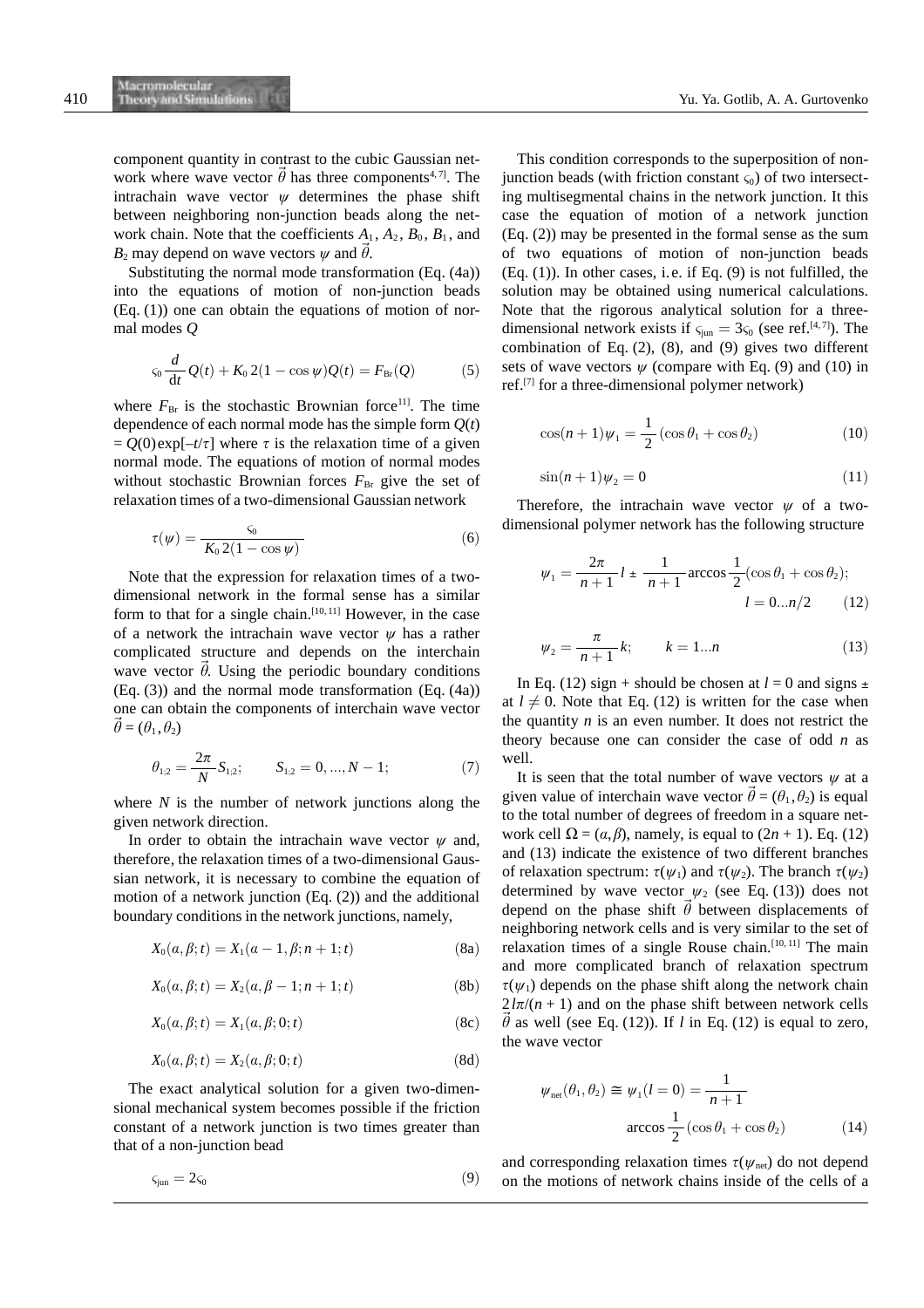network and describe only the long-scale collective relaxation corresponding to the displacements of network cells. If  $l \neq 0$  (see Eq. (12)) each relaxation time of a network chain  $\tau(\psi_1)$  splits into the band consisting of a great number of sublines due to the change of interchain wave vector  $\vec{\theta} = (\theta_1, \theta_2)$ . Note that the broadening  $\Delta \psi_1 (l) = \psi_{\text{net}}$ of intrachain modes (and corresponding relaxation time) is smaller than the difference  $(\psi_1(l+1) - \psi_1(l))$  between neighboring  $\psi_1(l)$  values at  $l \neq 0$ . This means that the bands corresponding to the broadened relaxation times of a network chain are not superposed.

A certain characteristic relaxation time  $\tau_{chain}$  exists in a network system, which separates the purely interchain motions with relaxation times  $\tau(\psi_{\text{net}})$  and the small-scale intrachain motions with relaxation times  $\tau(\psi_1)$  at  $l \neq 0$ and  $\tau(\psi_2)$ , which are determined by the phase shift between neighboring beads along the network chain. This relaxation time  $\tau_{chain}$  represents the maximum relaxation time of a network chain as a whole. On the other hand, the quantity  $\tau_{\text{chain}}$  is equal to the minimum relaxation time of long-scale interchain motions corresponding to the displacements of network cells. To sum up, one can write

$$
\tau_{\text{chain}} = \tau(\psi_1)|_{l=1 \atop \vec{\theta} = (\pi,\pi)} = \tau(\psi_2)|_{k=1} = \tau(\psi_{\text{net}})|_{\vec{\theta} = (\pi,\pi)} \quad (15)
$$

Using Eq. (6), (12), and (13) one can obtain the characteristic relaxation time

$$
\tau_{\text{chain}} \cong \frac{4}{\pi^2} (n+1)^2 \tau_0 \tag{16}
$$

where  $n$  is the number of beads in a chain between crosslinks and  $\tau_0 = \frac{1}{6}$  /4 $K_0$  is the relaxation time of a Gaussian subchain or the minimum relaxation time of a two-dimensional network (see Eq. (6) at  $\psi = \pi$ ).

In paper 2 of this series we shall use the transformation from Cartesian coordinates to normal modes to calculate local dynamic characteristics of a two-dimensional polymer network. For example, the autocorrelation functions  $\langle X(0)X(t) \rangle$  of the X projections of junctions and non-junction beads, which are manifested in mean-square displacements, may be presented using normal mode transformation as the sum of autocorrelation functions of normal modes  $\langle Q(0)Q(t)\rangle$  which relax according to the simple exponential law. In order to construct the normal mode transformation, five coefficients  $A_1$ ,  $A_2$ ,  $B_0$ ,  $B_1$ , and  $B_2$  in Eq. (4) must be obtained using the equations of motion of network junctions (Eq. (2)) and the boundary conditions in network junctions (Eq. (8)). The determination of the normal mode transformation is a rather complex and nontrivial problem. It is mostly caused by the fact that the two-dimensional network considered contains two types of "particles": junctions and non-junction beads, which differ by their friction constants (see Eq. (9)). The detailed calculations are presented in Appendix. It should be noted that Eq. (2) and (8) give the expressions for normal mode transformation, which are accurate within the arbitrary numerical constants or the certain functions of wave vectors (see Appendix). To obtain the final expressions for the transformation from Cartesian coordinates of network elements to normal modes, it is necessary to use the additional conditions concerning the transformation of dissipation function and potential energy of a twodimensional network. The normal mode transformation (Eq. (4)) should transform the dissipation function *R*(*X*) of a square Gaussian network

$$
R(X) = \frac{1}{2} \sum_{\Omega} \left[ 2 \varsigma_0 \dot{X}_0^2(\Omega; t) + \varsigma_0 \sum_{j=1}^n (\dot{X}_1^2(\Omega; j; t) + \dot{X}_2^2(\Omega; j; t)) \right]
$$
(17a)

to the diagonal form with equal weights of all normal modes, i.e.

$$
R(Q) = \frac{1}{2} \varsigma_0 \sum_{\vec{\theta}} \sum_{\psi} \dot{Q}^2(\vec{\theta}; \psi; t)
$$
 (17b)

Moreover, in this transformation the potential energy of a network system

$$
U(X) = \frac{1}{2} K_0 \sum_{\Omega} \sum_{j=1}^{n+1} \sum_{p=1}^{2} [X_p(\Omega; j; t) - X_p(\Omega; j - 1; t)]^2
$$
 (18a)

also should become a diagonal form

$$
U(Q) = \frac{1}{2} K_0 \sum_{\vec{\theta}} \sum_{\psi} 2(1 - \cos \psi_p) Q^2(\vec{\theta}; \psi; t)
$$
 (18b)

Finally, for the transformation of Cartesian coordinates of non-junction beads of the network chains between cross-links we obtain

$$
X_{1}(a, \beta; j; t) = \frac{1}{\sqrt{n+1}} \frac{1}{N} \left[ \frac{1}{\sqrt{2}} \sum_{\vec{\theta} \neq (0,0)} \sum_{\psi_{1}} \exp[i(a\theta_{1} + \beta\theta_{2})] \times \frac{\exp(i\theta_{1}) \sin j\psi_{1} + \sin(n+1-j)\psi_{1}}{\sin(n+1)\psi_{1}} Q_{1}(\theta_{1}, \theta_{2}; \psi_{1}; t) + \frac{1}{\sqrt{2}} \sum_{\psi_{1}} (\cos j\psi_{1} + \sin j\psi_{1}) Q_{1}(0, 0; \psi_{1}; t) - \sum_{\vec{\theta}, \psi_{2}} \exp[i(a\theta_{1} + \beta\theta_{2})] \frac{\sqrt{2}f(\vec{\theta}; \psi_{2}') \sin j\psi_{2}'}{1 - \cos(n+1)\psi_{2}' \exp(-i\theta_{1})} + \exp(-i\theta_{1}) Q_{2}(\theta_{1}, \theta_{2}; \psi_{2}; t) - \sum_{\theta_{1} \neq 0} \sum_{\psi_{2} \neq 0} \exp[i(a\theta_{1} + \beta\theta_{2})] + \exp(-i\theta_{1}) \frac{\sqrt{2}f(\vec{\theta}; \psi_{2}'') \sin j\psi_{2}''}{1 - \cos(n+1)\psi_{2}' \exp(-i\theta_{2})} Q_{2}(\theta_{1}, \theta_{2}; \psi_{2}''; t) + \sqrt{2} \sum_{\theta_{2} \neq 0} \sum_{\psi_{2}''} \exp(i\beta\theta_{2}) \sin j\psi_{2}'' Q_{2}(0, \theta_{2}; \psi_{2}''; t) - \sum_{\psi_{2}''} \sin j\psi_{2}'' Q_{2}(0, 0; \psi_{2}''; t) \qquad (19a)
$$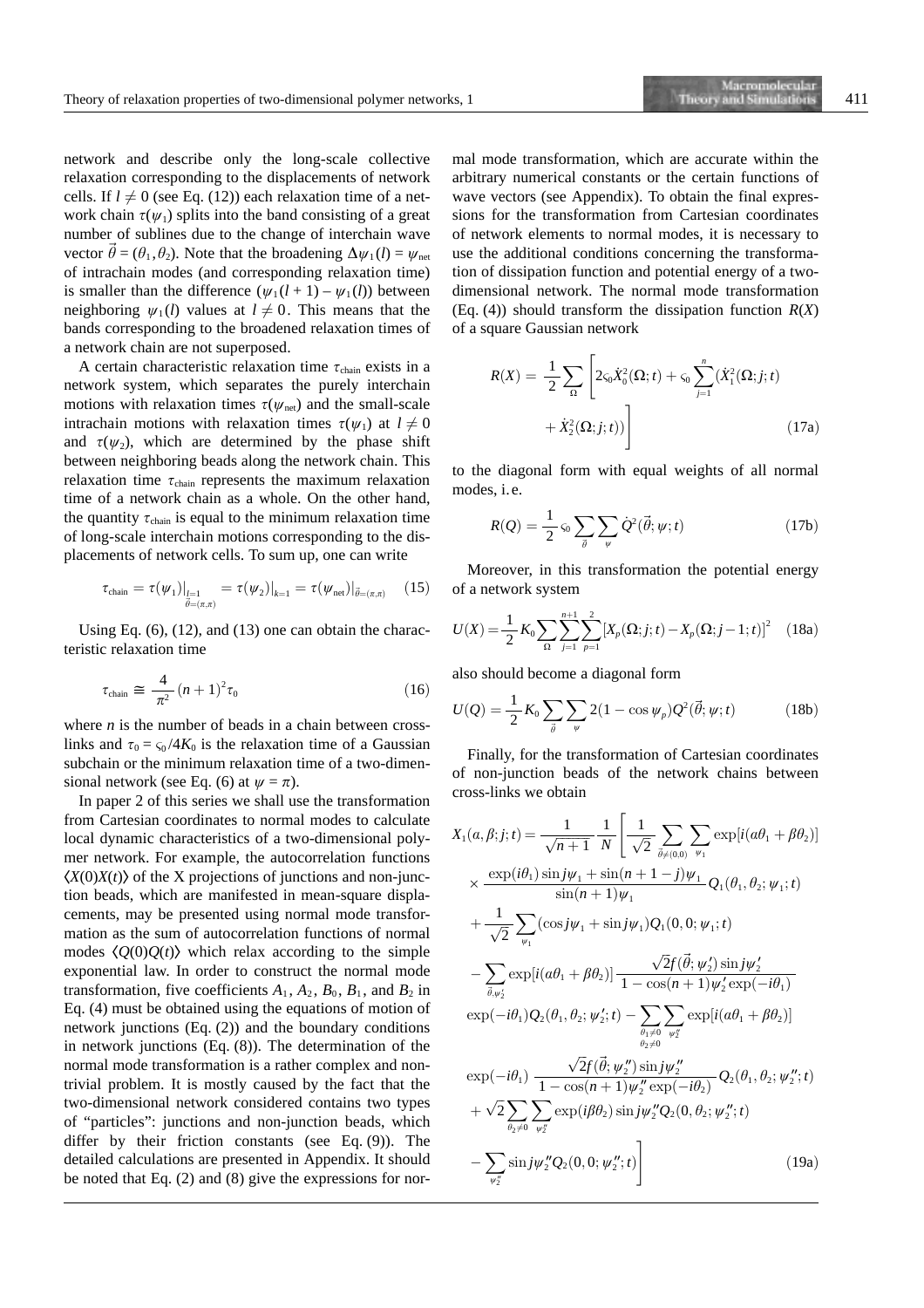$$
X_{2}(a, \beta; j; t) = \frac{1}{\sqrt{n+1}} \frac{1}{N} \left[ \frac{1}{\sqrt{2}} \sum_{\vec{\theta} \neq (0,0)} \sum_{\psi_{1}} \exp[i(a\theta_{1} + \beta\theta_{2})] \times \frac{\exp(i\theta_{2}) \sin j\psi_{1} + \sin(n+1-j)\psi_{1}}{\sin(n+1)\psi_{1}} Q_{1}(\theta_{1}, \theta_{2}; \psi_{1}; t) + \frac{1}{\sqrt{2}} \sum_{\psi_{1}} (\cos j\psi_{1} + \sin j\psi_{1}) Q_{1}(0, 0; \psi_{1}; t) + \sum_{\vec{\theta}, \psi_{2}} \exp[i(a\theta_{1} + \beta\theta_{2})] \frac{\sqrt{2}f(\vec{\theta}; \psi_{2}') \sin j\psi_{2}'}{1 - \cos(n+1)\psi_{2}' \exp(-i\theta_{2})} + \exp(-i\theta_{1}) Q_{2}(\theta_{1}, \theta_{2}; \psi_{2}; t) + \sum_{\theta_{1} \neq 0} \sum_{\psi_{2} \neq 0} \exp[i(a\theta_{1} + \beta\theta_{2})] + \frac{\sqrt{2}f(\vec{\theta}; \psi_{2}'') \sin j\psi_{2}''}{1 - \cos(n+1)\psi_{2}' \exp(-i\theta_{2})} Q_{2}(\theta_{1}, \theta_{2}; \psi_{2}''; t) + \sqrt{2} \sum_{\theta_{1} \neq 0} \sum_{\psi_{2} \neq 0} \exp(i\alpha\theta_{1}) \sin j\psi_{2}'' Q_{2}(\theta_{1}, 0; \psi_{2}''; t) + \sum_{\psi_{2} \neq 0} \sin j\psi_{2}'' Q_{2}(0, 0; \psi_{2}''; t) + \sum_{\psi_{2} \neq 0} \sin j\psi_{2}'' Q_{2}(0, 0; \psi_{2}''; t) + \sum_{\psi_{2} \neq 0} \sin j\psi_{2}'' Q_{2}(0, 0; \psi_{2}''; t) \qquad (19b)
$$

Here *n* is the number of beads in the network chain between cross-links,  $\psi(\theta_1)$  is the wave vector corresponding to both the intra- and interchain relaxation processes (Eq. (10) and (12)). The wave vector  $\psi_2$  (Eq. (11) and (13)), which is the purely intrachain quantity and does not depend on the phase shift  $\vec{\theta}$  between network cells, is presented as two wave vectors:

$$
\cos(n+1)\psi_2' = -1 \quad \text{or} \quad \psi_2' = \frac{\pi(2k-1)}{n+1} \tag{20a}
$$

and

$$
\cos(n+1)\psi_2'' = 1 \quad \text{or} \quad \psi_2'' = \frac{2\pi k}{n+1} \tag{20b}
$$

where  $k = 1...n/2$ . The function  $f(\vec{\theta}; \psi_2)$  in Eq. (19) is determined as

$$
f(\vec{\theta}; \psi_2)
$$
  
= $\sqrt{\frac{2[1-\cos(n+1)\psi_2\cos\theta_1][1-\cos(n+1)\psi_2\cos\theta_2]}{2-(\cos\theta_1+\cos\theta_2)\cos(n+1)\psi_2}}$  (21)

One can see from Eq. (19) that the normal coordinates of a two-dimensional polymer network consisting of multisegmental Gaussian chains are separated into two sets  $(Q_1 \text{ and } Q_2)$  corresponding to different branches of the relaxation spectrum. Normal modes  $Q_1(\vec{\theta}; \psi_1; t)$  correspond to the spectrum branch containing both the intraand interchain relaxation processes. Normal modes  $Q_2(\vec{\theta}; \psi_2; t)$  are determined by the purely intrachain branch of the relaxation spectrum, which corresponds to the relaxation of network chains with fixed ends. Note that the normal mode transformation for non-junction beads (Eq. (19)) has a rather complicated form because of the multiple degeneration of relaxation times  $\tau(\psi_2)$  of the purely intrachain branch of relaxation spectrum. The degeneration of each relaxation time  $\tau(\psi_2)$  is equal to the total number of network cells of a two-dimensional Gaussian network, i.e. is equal to  $N^2$ . In contrast to non-junction beads, the normal mode transformation for network junctions does not include the normal modes  $Q_2(\vec{\theta}; \psi_2; t)$ determined by relaxation times similar to those of polymer chains with fixed ends and, therefore, has the more simple form (see Eq. (19) at  $j = 0$ )

$$
X_0(a,\beta;t) = \frac{1}{\sqrt{2(n+1)}} \frac{1}{N} \sum_{\vec{\theta}} \sum_{\psi_1} \exp[i(a\theta_1 + \beta\theta_2)]
$$
  

$$
Q_1(\theta_1, \theta_2; \psi_1; t)
$$
 (22)

It should be noted that the transformation from Cartesian coordinates to normal modes  $(Eq. (19)$  and  $(22)$ ) is orthogonal but is not normalized because it represents both the rotation of Cartesian axes (when the potential energy is transformed (Eq. (18)) and the scale stretching (when the dissipation function is transformed (Eq. (17)) simultaneously. This scale stretching is caused by the difference between friction constants of junctions  $\varsigma_{\text{lim}}$  and non-junction beads  $\varsigma_0$  (see Eq. (9) and (17)). In paper 2 of this series we shall use the normal mode transformation constructed to obtain the exact analytical expressions for various local dynamic characteristics of a two-dimensional regular network consisting of multisegmental Gaussian chains.

### **3. Simplified coarse-grained model of a twodimensional polymer network**

As emphasized in the previous Section, the dynamic behavior of the two-dimensional polymer network may be separated into intra- and interchain relaxation. A certain "boundary" relaxation time  $\tau_{\text{chain}}$  of these two types of relaxation processes is the relaxation time of the network chain as a whole (see Eq. (16)). The interchain collective relaxation of a network may be described by means of a simplified coarse-grained network model in which the intrachain relaxation processes are not taken into consideration.  $[1, 5-7, 12]$  The coarse-grained model of a two-dimensional square network consists of junctions (beads) and springs connecting junctions into an unified regular network structure (Fig. 2). The elasticity constant *K* of a single spring between neighboring junctions corresponds to that of a multisegmental Gaussian chain between these junctions. All dissipation effects related to the friction of network chains with respect to effective viscous medium are described by the friction of network junctions. The friction constant  $\varsigma$  of a network junction is determined by the friction of chain halves directly attached to a given junction. Thus, this simplified coarse-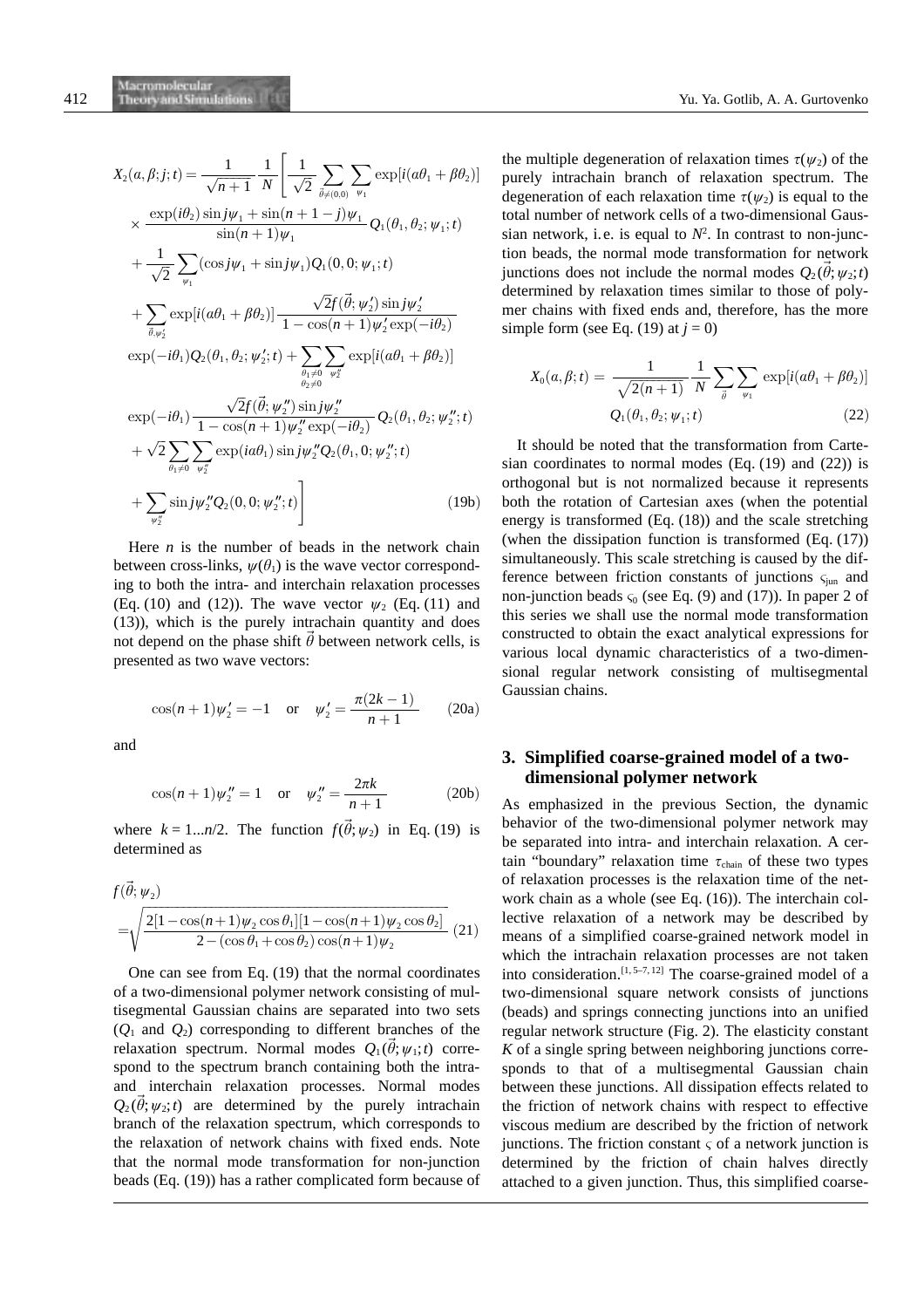

Fig. 2. An elementary cell of a simplified coarse-grained square network

grained model of a two-dimensional polymer network describes only the collective motions of network chains on scales greater than the average distance between neighboring cross-links. Note that the equilibrium properties of the coarse-grained model of a square polymer network have been considered in ref.[1]

Every cell of a coarse-grained network model is marked by a two-component index  $\Omega = (\alpha, \beta)$  (Fig. 2). It is assumed that the two-dimensional network consists of *N* junctions along each network direction, the total number of square cells in the network is equal to  $N^2$ . The equation of motion of a junction of the coarse-grained network model is given by:

$$
\varsigma \frac{d}{dt} X(a, \beta; t) + K[4X(a, \beta; t) - X(a+1, \beta; t) - X(a-1, \beta; t) - X(a, \beta+1; t) - X(a, \beta-1; t)] = F_{\text{Br}} \tag{23}
$$

where  $X(a, \beta; t)$  is the *X* projection of the position vector of a network junction  $\Omega = (\alpha, \beta)$ , and  $F_{\text{Br}}$  is the stochastic Brownian force.<sup>[11]</sup> As in the previous Section, the normal mode treatment will be used to obtain the solutions of equations of motion of network junctions (Eq. (23)). We shall construct the transformation from Cartesian coordinates of network junctions to normal modes *Q* in the following form:

$$
X(a, \beta; t) = \sum_{\vec{\theta}} (A_1 \sin a\theta_1 + B_1 \cos a\theta_1)
$$
  
 
$$
\times (A_2 \sin \beta \theta_2 + B_2 \cos \beta \theta_2) Q(\theta_1, \theta_2; t)
$$
 (24)

where *A*<sub>1</sub>, *A*<sub>2</sub>, *B*<sub>1</sub>, and *B*<sub>2</sub> are numerical constants,  $\vec{\theta} = (\theta_1, \theta_2)$  is a two-component interchain wave vector determining the phase shift between displacements of neighboring network cells. The substitution of Eq. (24) into Eq. (23) allows us to obtain the equations of motion of normal modes

$$
\varsigma \frac{d}{dt} Q(t) + 2K(2 - \cos \theta_1 - \cos \theta_2)Q(t) = F_{\text{Br}} \quad (25)
$$

and, therefore, the set of relaxation times of a two-dimensional coarse-grained network model

$$
\tau(\theta_1, \theta_2) = \frac{S}{2K(2 - \cos\theta_1 - \cos\theta_2)}\tag{26}
$$

As in the case of a network consisting of multisegmental Gaussian chains, one can also use the periodic boundary conditions for the coarse-grained network model considered. Then, the equations of motion of boundary junctions along the  $\alpha$  direction of a square network take the form

$$
\varsigma \frac{d}{dt} X(1, \beta; t) + K[4X(1, \beta; t) - X(2, \beta; t) - X(N, \beta; t) - X(1, \beta + 1; t) - X(1, \beta - 1; t)] = F_{\text{Br}} \tag{27a}
$$

$$
\varsigma \frac{d}{dt} X(N, \beta; t) + K[4X(N, \beta; t) - X(N - 1, \beta; t) - X(1, \beta; t) - X(1, \beta + 1; t) - X(1, \beta - 1; t)] = F_{\text{Br}} \tag{27b}
$$

The equations of motions of boundary junctions along the  $\beta$  network direction have a similar form. The combined consideration of these periodic boundary conditions and the normal mode transformation (Eq. (24)) allows us to obtain a set of interchain wave vectors  $\hat{\theta} = (\theta_1; \theta_2)$ , which is found to be the same as for the network of multisegmental Gaussian chains (see Eq. (7)). The corresponding relaxation times of a coarse-grained network model are determined by Eq. (26) and range from a minimum relaxation time  $\tau_{\text{min}} = \varsigma/8K$  (see Eq. (26) at  $\vec{\theta} = (\pi,\pi)$ ) to infinity for the infinitely large network. Note that the characteristic relaxation time  $\tau_{\min}$  of a coarse-grained network model has an order of magnitude equal to the relaxation time of a chain between cross-links.

In the same way as in the previous Section, with the use of Eq. (24), (27) and the condition of diagonalization of potential energy one can obtain the final expression for the transformation from Cartesian coordinates of network junctions to normal modes

$$
X(a,\beta;t) = \frac{2}{N} \sum_{\vec{\theta}} \cos(a\theta_1 - \pi/4) \cos(\beta\theta_2 - \pi/4) Q(\theta;t)
$$
 (28)

where the interchain wave vector  $\vec{\theta} = (\theta_1, \theta_2)$  is given by Eq. (7). The normal mode transformation obtained is orthogonal because it represents the rotation of Cartesian axes only. It should be noted that this transformation is not unique. For example, one can obtain the normal mode transformation in a form similar to that for the junctions of a network consisting of multisegmental Gaussian chains (see Eq. (22)), namely,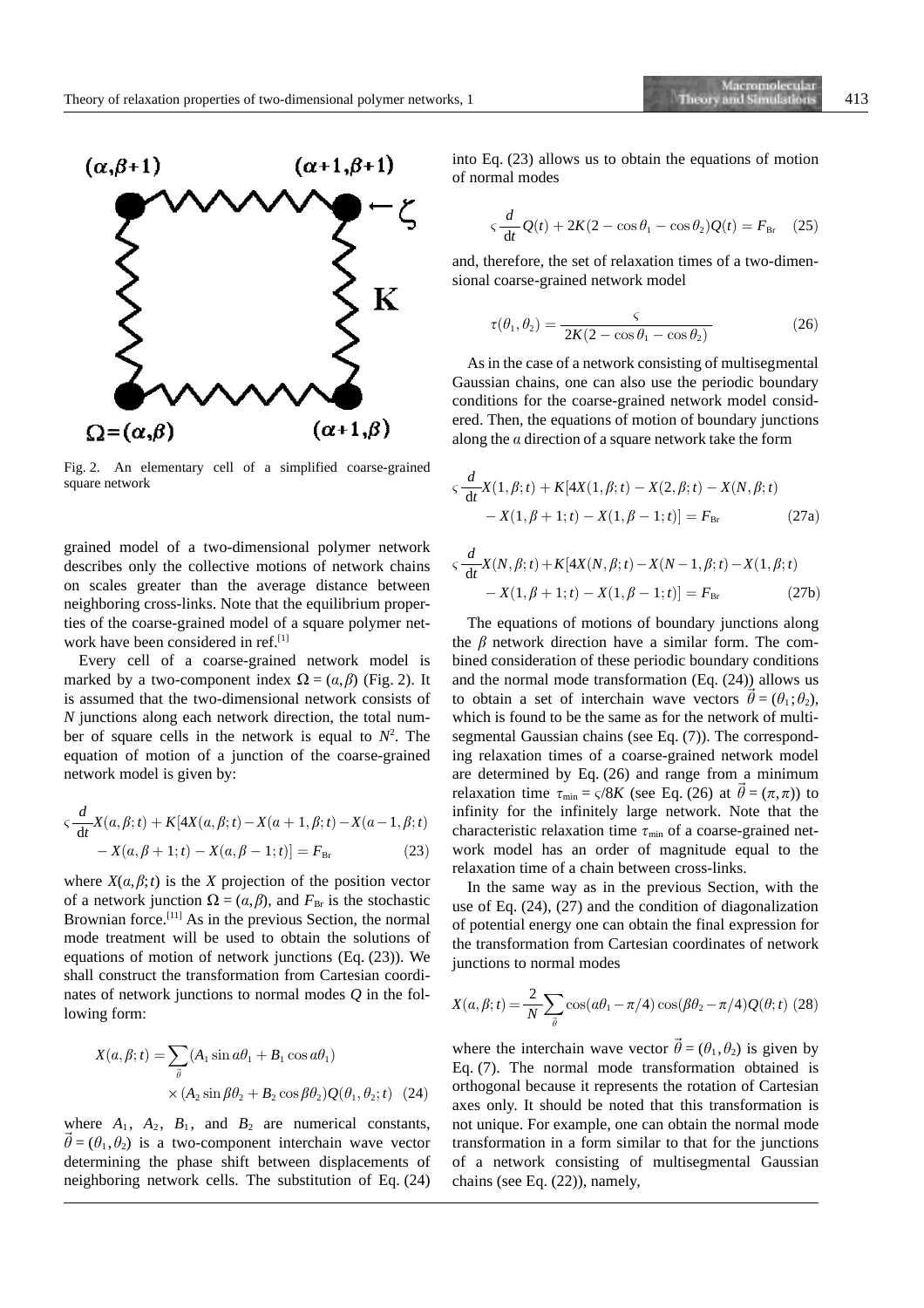$$
X(a,\beta;t) = \frac{1}{N} \sum_{\vec{\theta}} \exp[i(a\theta_1 + \beta\theta_2)]Q(\theta;t)
$$
 (29)

In Part 2 of this series we shall use the normal mode transformation obtained to calculate local dynamic characteristics of the coarse-grained model of a two-dimensional regular network.

#### **4. Conclusion**

To sum up, we obtained a set of relaxation times and a normal mode transformation for a two-dimensional regular network consisting of multisegmental Gaussian chains and for a simplified coarse-grained network model as well. In a following paper the local dynamic characteristics of both dynamic network models will be calculated using these normal mode transformations. A comparison between the network of multisegmental chains and the coarse-grained model of a network will be carried out. The relaxation properties of the polymer networks with two- and three-dimensional connectivity will be also compared.

*Acknowledgement:* It is a pleasure to acknowledge the financial support of *Russian Foundation of Basic Research* (grant 99- 03-33313), *Russian Federal Program "Integration"* (grant 326.38), INTAS (grant 99-01114), and *Volkswagenstiftung* (grant 1/72 638).

#### **Appendix**

Now we shall outline the method of calculating coefficients  $A_1$ ,  $A_2$ ,  $B_0$ ,  $B_1$ , and  $B_2$  which determine the transformation from Cartesian coordinates of elements of a two-dimensional square network to normal modes (Eq. (4)). To obtain the normal mode transformation we have to combine the equation of motion of a junction (Eq. (2)) and the boundary conditions in the junction  $(Eq. (8))$ . Substituting Eq.  $(4)$  into Eq.  $(8c)$  and  $(8d)$  we obtain the relation:

$$
B_0 = B_1 = B_2 = B \tag{30}
$$

The substitution of normal mode transformation (Eq. (4)) into the equation of motion of a junction (Eq. (2)) and into the first two boundary conditions in the junction (Eq. (8a) and (8b)) gives the following system of algebraic equations:

$$
2B\cos\psi - A_1[\sin\psi + \exp(-i\theta_1)\sin n\psi] - A_2[\sin\psi + \exp(-i\theta_2)\sin n\psi] - B\cos n\psi[\exp(-i\theta_1) + \exp(-i\theta_2)] = 0
$$
 (31a)

$$
B[\exp(i\theta_1) - \cos(n+1)\psi] = A_1 \sin(n+1)\psi \qquad (31b)
$$

$$
B[\exp(i\theta_2) - \cos(n+1)\psi] = A_2 \sin(n+1)\psi \qquad (31c)
$$

The existence in the network system considered as two independent sets of wave vectors  $\psi_1$  and  $\psi_2$  (Eq. (12) and (13)) leads to the appearance of two sets of normal coordinates  $Q_1(\psi_1; \vec{\theta}; t)$  and  $Q_2(\psi_2; \vec{\theta}; t)$ . If  $\sin((n+1)\psi \neq 0,$ Eq. (31b) and (31c) give the following relations:

$$
A_1 = B \frac{\exp(i\theta_1) - \cos(n+1)\psi}{\sin(n+1)\psi}
$$
 (32a)

$$
A_2 = B \frac{\exp(i\theta_2) - \cos((n+1)\psi)}{\sin((n+1)\psi)}
$$
(32b)

The above relations should correspond to the normal modes  $Q_1(\psi_1;\dot{\theta};t)$  determined by the wave vector  $\psi_1$ because  $sin(n+1)\psi_2 = 0$  (see Eq. (11)). The substitution of Eq. (32) into Eq. (4a) gives the following terms in the normal mode transformation for  $X_p(a,\beta;j;t)$ :

$$
B \sum_{\theta_1 \theta_2} \sum_{\psi_1} \exp[i(a\theta_1 + \beta \theta_2)]
$$
  
 
$$
\times \frac{\exp(i\theta_p) \sin j\psi_1 + \sin(n+1-j)\psi_1}{\sin(n+1)\psi_1} Q_1(\theta_1, \theta_2; \psi_1; t) (33)
$$

Such a form for these terms is valid for all values of  $\theta_1$ and  $\theta_2$  (see Eq. (10)) with the exception of vectors  $\vec{\theta} = (0,0)$  and  $\vec{\theta} = (\pi,\pi)$  which lead to  $\sin((n + 1)\psi) = 0$ . For simplicity we shall assume that  $\vec{\theta} \neq (\pi,\pi)$ . This means that the number of junctions *N* along every network direction is an odd number (see Eq. (7)). Naturally, one can also consider the case when *N* is an even number in a quite analogous way as odd *N*. For wave vector  $\psi_1$  at  $\vec{\theta} = (0,0)$  Eq. (31) is satisfied identically at arbitrary coefficients  $A_1$ ,  $A_2$ , and  $B \neq 0$ . Therefore, for the normal mode transformation of  $X_p(a,\beta;j;t)$  at  $\psi_1(\vec{\theta} = (0,0))$  we have the following terms:

$$
\sum_{\psi_1} (B \cos j\psi_1 + A_p \sin j\psi_1) Q_1(0, 0; \psi_1; t)
$$
 (34)

If  $sin(n + 1)\psi = 0$  and  $B = 0$ , Eq. (31) leads to the relation:

$$
A_1[1 - \exp(-i\theta_1)\cos(n+1)\psi] + A_2[1 - \exp(-i\theta_2)\cos(n+1)\psi] = 0
$$
 (35)

This relation corresponds to normal modes  $Q_2(\psi_2;\dot{\theta};t)$ and may be rewritten in the form:

$$
A_1 = \frac{-C}{\left[1 - \exp(-i\theta_1)\cos((n+1)\psi)\right]}
$$
(36a)

$$
A_2 = \frac{C}{\left[1 - \exp(-i\theta_2)\cos((n+1)\psi)\right]}
$$
(36b)

Substituting Eq. (36) into normal mode transformation of a non-junction bead (Eq. (4a)), we obtain the following terms for  $X_p(a,\beta;j;t)$